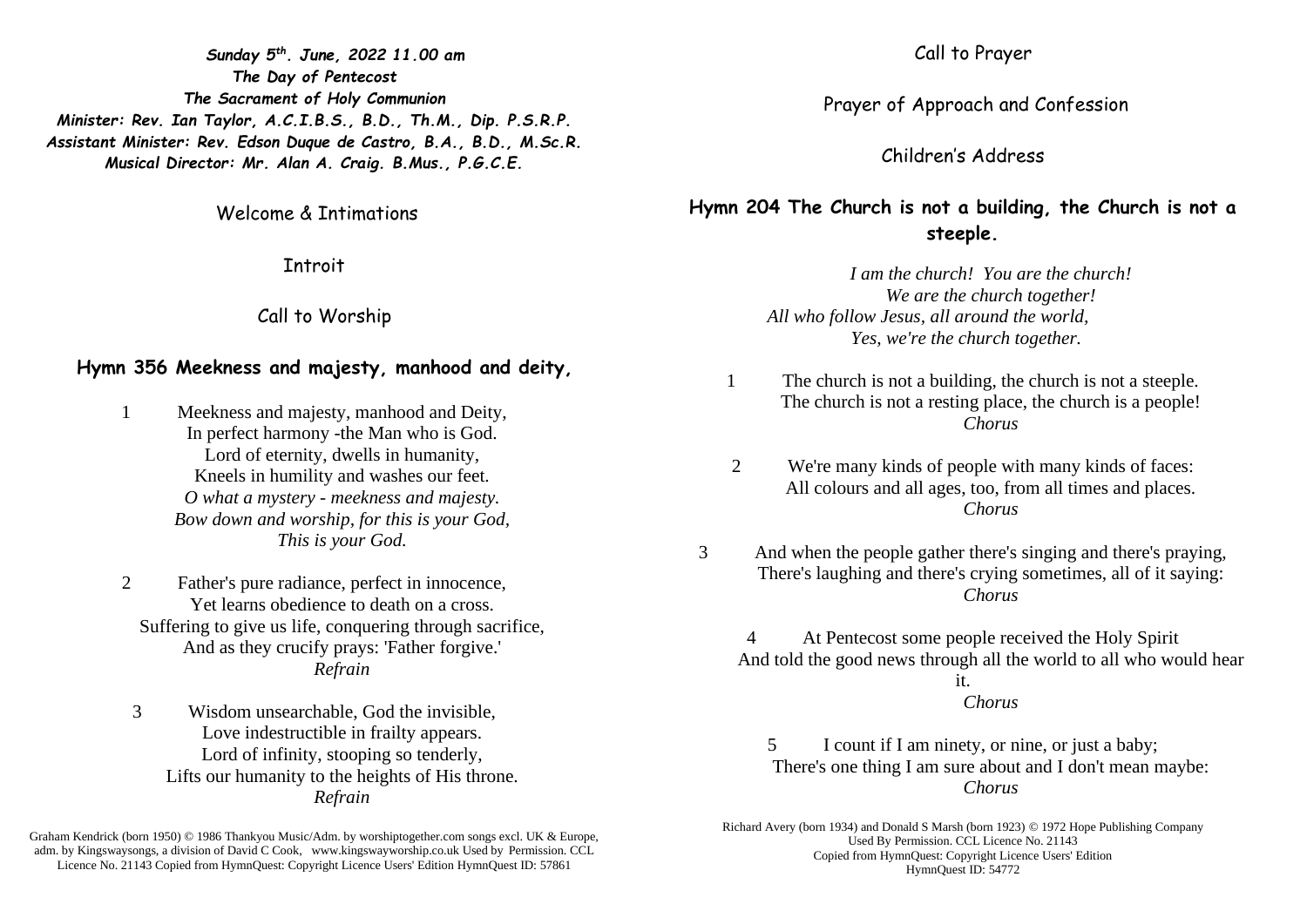Acts 2:1-21

Anthem

Sermon

The Offering

Prayer of Intercession

# **Hymn 18/19The earth belongs to God alone (Psalm 24)**

- 1 The earth belongs to God alone and all that it contains; the world and its inhabitants God's steadfast love maintains.
- 2 The Lord who brought the world to birth laid earth's foundations sure, and firm within the surging seas established them secure.
- 3 Who, then, are those who shall ascend the holy hill of God? And who is fit to stand within the presence of the Lord? 4 All those whose hands and hearts are clean, with no room in their mind for worthless vanities or vows
	- 5 These are the people who receive a blessing from the Lord, and vindication for their ways from God, their saving God. 6 O God of Jacob, help us all

of a deceitful kind.

who gather in this place, to seek your presence with us now: we yearn to see your face.

- 7 Ye gates lift up your heads on high; ye doors that last for aye be lifted up, that so the King of glory enter may! 8 But who of glory is the King? The mighty Lord is this, even that same Lord, that great in might and strong in battle is.
- 9 Ye gates, lift up your heads; ye doors, doors that do last for aye, be lifted up, that so the King of glory enter may! 10 But who is he that is the King of glory? who is this? The Lord of hosts, and none but he,

the King of glory is.

*Coda:* Alleluia! alleluia! alleluia! alleluia! alleluia! Amen, amen, amen.

Francis Rous (1579-1659NS), William Barton (c. 1597-1678) Scottish Psalter (1650) *Psalm 24 verses 1-6* Scottish Psalter 1929 Used By Permission. CCL Licence No. 21143 Copied from HymnQuest: Copyright Licence Users' Edition HymnQuest ID: 41611 & 64586

The Sacrament of Holy Communion

# **Responses for Prayer of Great Thanksgiving**

The Lord be with you. **And also with you.**

Lift up your hearts. **We lift them to the Lord.**